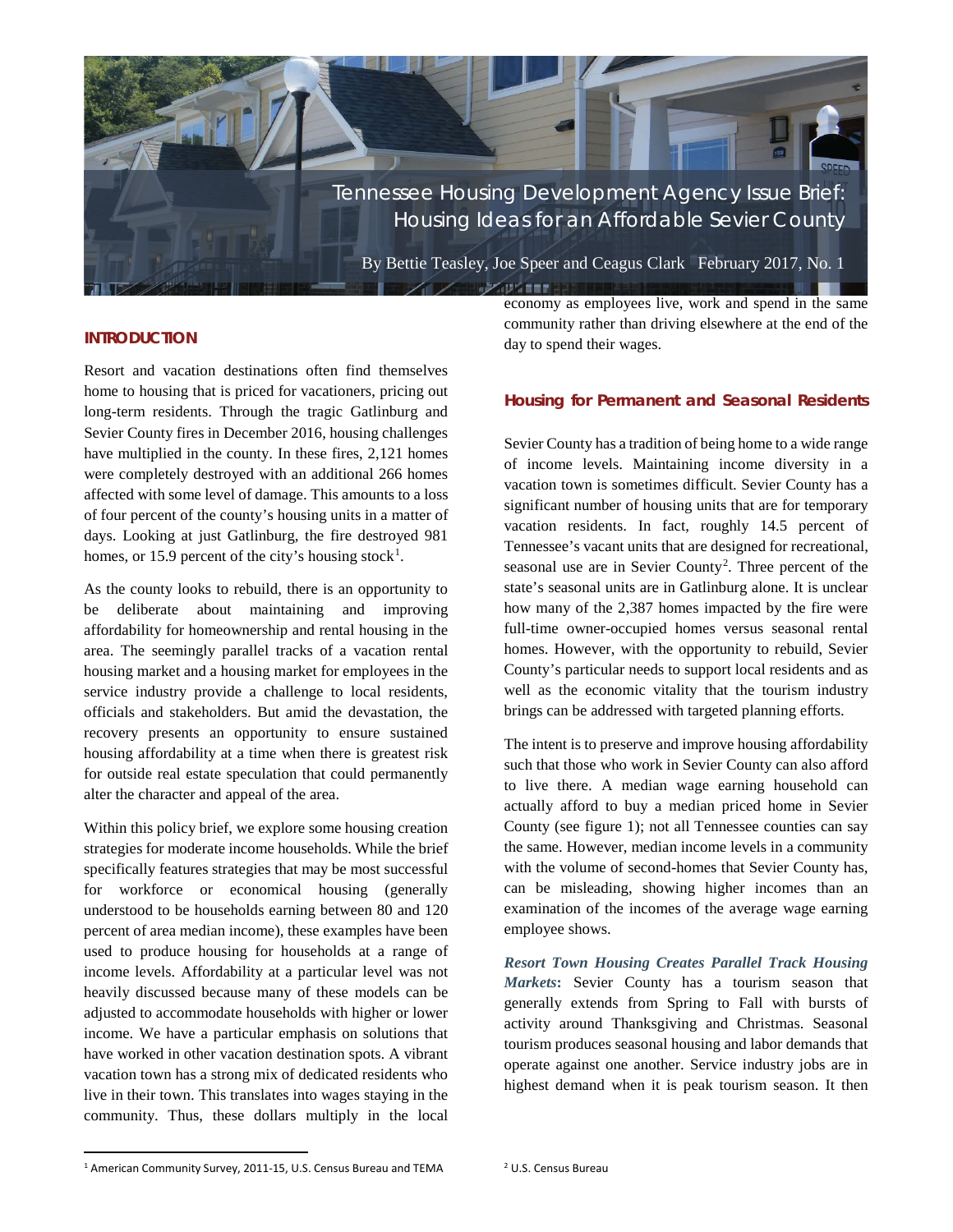follows that when the tourism season is at its peak, housing for renters is at its most expensive and least available.



## *Figure 1. Sevier County Homeownership Affordability[3](#page-1-0)*

### *Challenges Presented by Remote Nature of the Towns:*

Because so many housing units are used as vacation or seasonal tourist rental housing, those working within the cities of Gatlinburg and Pigeon Forge are often unable to afford a home close to their jobs. The commute to Sevier County is not an easy one. The communities within the county are hemmed in by the mountains, which simultaneously serve as an attraction to visitors and an obstacle for commuters. Additionally, with the rapid commercial retail and tourist activity growth in Pigeon Forge over the years, Highways 441 and 321 are consistently congested from mid-morning to evening, making a mountain commute even more challenging for remotely located employees.

# **MODELS FOR THE CREATION OF HOUSING FOR MODERATE INCOME HOUSEHOLDS**

With the foresight evidenced by the Sevier County leaders and stakeholders in the aftermath of the fire, there is reason for great optimism with respect to the creation of a successful affordable housing strategy for the short- and long-term. Some of the strategies and models that could assist the county in the creation and preservation of affordable housing for the local workforce include:

- Shared equity models
- Modest sized homes
- Mixed income housing
- Land banking
- Preservation of naturally occurring affordable housing

# *Shared Equity:*

Because land costs, particularly in vacation communities are often the prohibitive cost to affordable housing development, strategies that provide ways to reduce the overall or relative cost of land can help ensure more affordable housing options. There are a few ways to reduce the cost of housing through funding innovations designed to remove an element of the land costs.

Shared equity housing models create long-term, affordable homeownership opportunities by a housing provider providing front-end savings to the homebuyer at purchase, in return for affordability restrictions placed on the resale of the home. A non-profit or public entity housing provider can serve as the second ownership interest in a shared equity model. When the homeowner sells the home, the seller and the housing provider who provided the upfront purchasing assistance share the equity built in the home, land or both. The provider's portion of the equity is then returned to the property to offer savings to the next homebuyer, maintaining some of the equity in the property. This model allows for a partial subsidy of the unit as long as the shared equity model continues.

Multiple models exist for shared equity housing. One model features separate ownership for the land versus the home (often referred to as a **Community Land Trust**). This model has been used in numerous settings, but is a feature of many vacation destination towns, since land value is consistently prohibitive in such areas.

## *Shared Equity Examples:*

OPAL Community Land Trust – Washington – The trust provides rental and homeownership opportunities in this resort town that has seen wages increase by 392 percent and property values by 3,117 percent. To better serve low wage earners in the area, OPAL Community Land Trust was created with 29 apartments serving households with very low income.<https://www.opalclt.org/>

Thistle Community Housing's Community Land Trust – Colorado – This land trust created 102 affordable homes. 69 of these homes were resold under the Trust, with a 22 percent return on investment over an up to 14-year period. [http://cltnetwork.org/wp-content/uploads/2014/01/2010-](http://cltnetwork.org/wp-content/uploads/2014/01/2010-Case-Study-of-Thistle-Community-Housing.pdf) [Case-Study-of-Thistle-Community-Housing.pdf](http://cltnetwork.org/wp-content/uploads/2014/01/2010-Case-Study-of-Thistle-Community-Housing.pdf)

<span id="page-1-0"></span> <sup>3</sup> Source: Bureau of Labor Statistics; American Community Survey 2011- 15, U.S. Census Bureau; TN Comptroller's Office.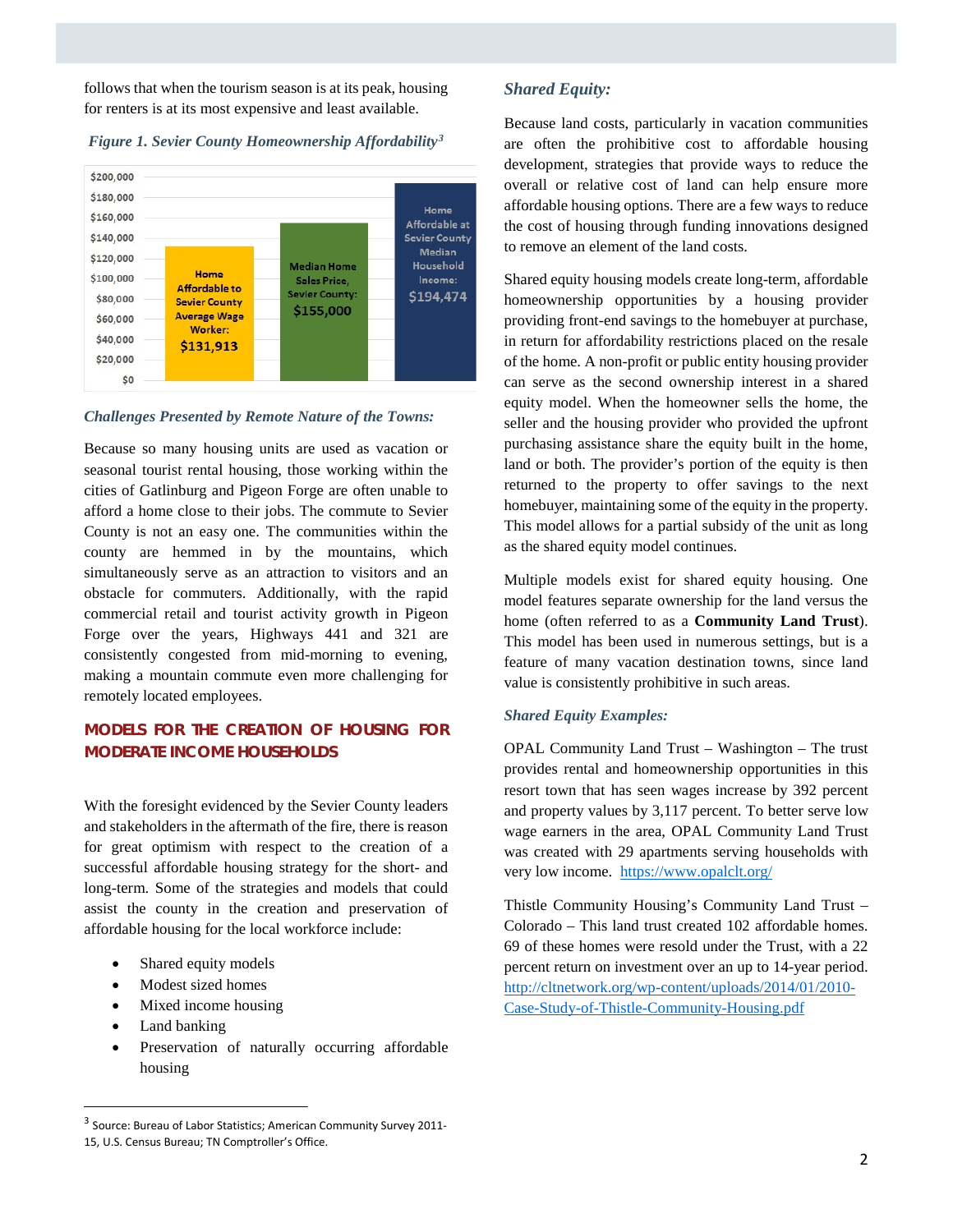### *General Shared Equity Resources:*

### THDA Shared Equity Issue Brief:

[https://s3.amazonaws.com/thda.org/Documents/Research-](https://s3.amazonaws.com/thda.org/Documents/Research-Planning/Shared-Equity-Issue-Brief.pdf)[Planning/Shared-Equity-Issue-Brief.pdf](https://s3.amazonaws.com/thda.org/Documents/Research-Planning/Shared-Equity-Issue-Brief.pdf)

National Community Land Trust Network: <http://cltnetwork.org/>

Community Wealth: [http://community](http://community-wealth.org/strategies/panel/clts/index.html)[wealth.org/strategies/panel/clts/index.html](http://community-wealth.org/strategies/panel/clts/index.html)

**Co-housing** creates a planned community of homes centered around common space and amenities, such as greenspace, kitchens, laundry and dining areas. The homes can be attached or single family and offer the same amenities as what we know traditional homes to have. In an area that attracts and demands seasonal workers, smaller square footage homes with shared amenities may be a helpful way to provide the needed housing units but limit the costs. Residents live private/separate lives, but organize and manage neighborhood events and common spaces. While co-housing is often designed with shared values as the goal, rather than affordability, its benefits can be applied to improving affordability. As such, land costs are not all assumed by one household, as is the case with a single family home, but are shared by multiple households. Savings are then achieved through not only the reduced construction of these shared amenities but also through the increased density that a workable co-housing model demands.

## *Co-housing Examples:*

Germantown Commons – Nashville – Dense development of 25 condominiums, with 40 percent of the land reserved as common greenspace. The units are priced attract a mix of incomes, ranging from \$190k to just over \$300k. Residents range in age of 30 to 70 years old. <http://germantowncohousing.com/>

Pacifica Co-housing - North Carolina - 46 homes on eight acres. Square footage of the structures range from 610 to 1,460 square feet, built at a cost of \$143 to \$179 per square foot. The units are primarily rentals in two different neighborhoods. Most residents are employed in the service and retail industries. The median income of residents is \$35,273. [https://design.ncsu.edu/ah+sc/wp](https://design.ncsu.edu/ah+sc/wp-content/uploads/2013/06/PacificaCohousing.pdf)[content/uploads/2013/06/PacificaCohousing.pdf](https://design.ncsu.edu/ah+sc/wp-content/uploads/2013/06/PacificaCohousing.pdf)

#### *General Co-housing Resources:*

[http://www.cohousing.org/what\\_is\\_cohousing](http://www.cohousing.org/what_is_cohousing)

http://pocket-neighborhoods.net/index.html

# *Modest sized homes - from Accessory Dwelling Units to Half Homes:*

Another method of reducing the cost of housing development without sacrificing livability is to reduce the scale of the homes. A benefit to consider is the fact that these units may not require government subsidies because the improved affordability can be due to smaller square footage, rather than to governmental grants, loans or tax credits. Smaller scale, sometimes furnished, housing is appealing to a seasonal worker. Current small square footage strategies are already in place in Sevier County with service industry employees living in motels with long-term leasing. However, units designed for this use, rather than an ad-hoc adaptation of motel rooms, will produce a deliberate, targeted approach to the localized needs of the tourism workforce. Smaller homes can take many forms, each resulting in cost savings that can make housing within reach for more local residents.

### *Accessory Dwelling Units and second units:*

Accessory Dwelling Units (ADU) and second units are considered to be either a self-sufficient living area within an existing home or a stand-alone structure on the same property as the primary dwelling unit (American Planning Association). Producing economical housing requires increasing density in many localities. Because Sevier County already embraces the appeal of walkability in their towns, this direction for housing development would likely fit within the existing landscape of the area.

#### *Accessory Dwelling Unit Resources:*

Accessory Dwelling Units: Case Study <https://www.huduser.gov/portal/publications/adu.pdf>

### *Modest Homes with Big Design:*

There are other ways to ensure that the mission of an affordable Sevier County can additionally support the economic development goals of a tourist town. By having innovative housing solutions that create noteworthy architecture, housing in and of itself can be a destination.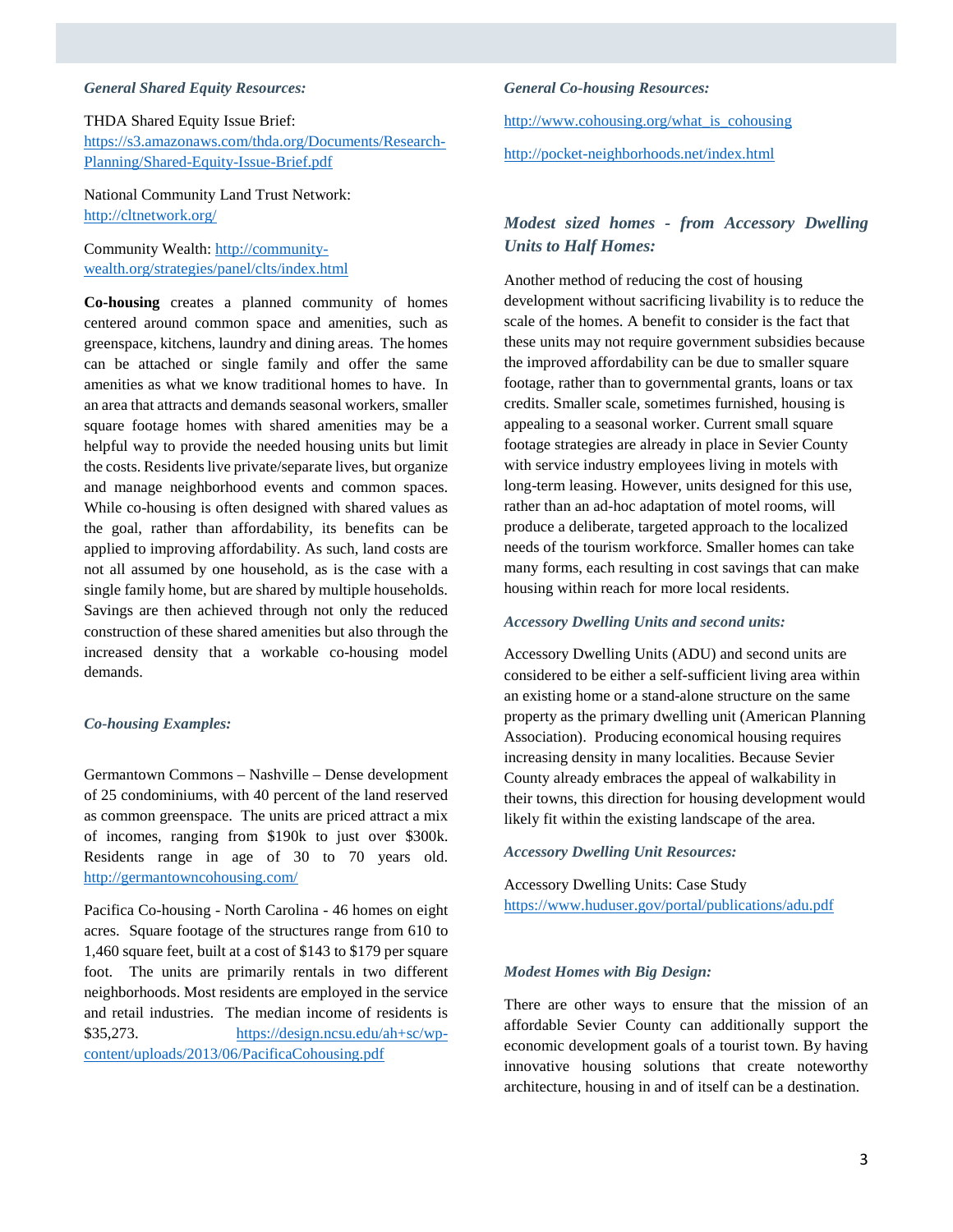Because of the significant awareness across the nation of the impact of the fires, the recovery narrative will be one to watch. The homes that are rebuilt can be a story in and of themselves, not just a functional form but a contribution of their own.

### *General Affordable Design Resources:*

Rural Studio – Functioning as part of the Auburn University School of Architecture, Rural Studio constructs affordable homes in rural Hale County, Alabama. Because of the architectural interest combined with the affordability mission, the architectural innovations found in these affordable homes create a tourist destination. <http://www.ruralstudio.org/>

Half Homes – After the Chilean earthquake in 2010, the Elemental Architectural firm created the Half Home, where a full home external structure was built with just half of the internal structure completed. This internal structure was a full functioning home, but the design allowed for future expansion of a larger home or a second rental unit, when the homeowner could afford to do so. This built a shortterm housing solution, with a long-term growth solution. This design contributed to its creator winning the Pritzker Architectural Award. They have open sourced the four half-home designs for replication.

[https://www.good.is/features/affordable](https://www.good.is/features/affordable-housing?utm_source=thedailygood&utm_medium=email&utm_campaign=dailygood)[housing?utm\\_source=thedailygood&utm\\_medium=email](https://www.good.is/features/affordable-housing?utm_source=thedailygood&utm_medium=email&utm_campaign=dailygood) [&utm\\_campaign=dailygood](https://www.good.is/features/affordable-housing?utm_source=thedailygood&utm_medium=email&utm_campaign=dailygood)

[http://www.elementalchile.cl/en/projects/abc-of](http://www.elementalchile.cl/en/projects/abc-of-incremental-housing/)[incremental-housing/](http://www.elementalchile.cl/en/projects/abc-of-incremental-housing/)

# *Mixed income housing*

Available resources to develop affordable housing can go further with the development of mixed income housing, allowing for a range of price points consistent with the workforce needs of the area.

## *Mixed Income Housing Examples:*

The city of Asheville, North Carolina introduced a flexible program of fee reductions and property tax relief for mixed income developments. For every 10 percent of the units developed within a project that are affordable to households at 80 percent of AMI, the property obtains one year of exemption for any property tax on the increased value of the property, as well as a 10 percent reduction in the property's permits and water connection fees. The

same deal is offered for every 50 percent of the units developed that are affordable to households at 120 percent of AMI. The program offers additional incentives for energy efficiency and proximity to transit. [http://www.ashevillenc.gov/Portals/0/city](http://www.ashevillenc.gov/Portals/0/city-documents/sustainability/Planning%20incentives%20new%20marketing%20packet.pdf)[documents/sustainability/Planning%20incentives%20new](http://www.ashevillenc.gov/Portals/0/city-documents/sustainability/Planning%20incentives%20new%20marketing%20packet.pdf) [%20marketing%20packet.pdf](http://www.ashevillenc.gov/Portals/0/city-documents/sustainability/Planning%20incentives%20new%20marketing%20packet.pdf)

Fall Creek Place in Indianapolis, Indiana, revamped an entire neighborhood with a mixed-income, mixed-use approach. The final product, completed in 2005, constructed 261 single family homes, renovated 55 historic homes, in addition to retail, office space, and parks. Fiftyone percent of units are affordable at or below 80 percent of AMI, while the rest of the units are market rate. The project totaled \$18.5 million in a combination of city council bonds, HOME, CDBG, and HUD's Homeownership Zone program.<sup>[4](#page-3-0)</sup> [http://www.sitemason.com/files/lOHH5m/NCDC\\_Workf](http://www.sitemason.com/files/lOHH5m/NCDC_WorkforceHousingCS.pdf) [orceHousingCS.pdf](http://www.sitemason.com/files/lOHH5m/NCDC_WorkforceHousingCS.pdf)

Charleston, South Carolina, waives density and parking requirements in designated mixed-income housing zones for developers to build 15 percent of units affordable to households at 80 percent of AMI over ten years.

[https://www.municode.com/library/sc/charleston/codes/zo](https://www.municode.com/library/sc/charleston/codes/zoning?nodeId=ART2LAUSRE_PT15MIUSORHODIMIUSORHODI) [ning?nodeId=ART2LAUSRE\\_PT15MIUSORHODIMIU](https://www.municode.com/library/sc/charleston/codes/zoning?nodeId=ART2LAUSRE_PT15MIUSORHODIMIUSORHODI) **[SORHODI](https://www.municode.com/library/sc/charleston/codes/zoning?nodeId=ART2LAUSRE_PT15MIUSORHODIMIUSORHODI)** 

Hundreds of localities across the country have adapted a similar program to Charleston, in what is often known as voluntary inclusionary zoning. Overall, inclusionary zoning ordinances can be either mandatory or voluntary, by either requiring or incentivizing real estate developers to allocate a percentage of newly constructed housing units to be affordable to low and moderate income households. Most provisions apply to new multifamily rental properties, but some also are written for owner-occupied, single family homes.

Historically, inclusionary zoning programs have been most effective when they have been mandatory, and when they have stipulated longer periods of affordability. Voluntary inclusionary zoning has largely struggled to produce meaningful totals of affordable units, but may be more successful when deployed as part of a broader affordable housing strategy. Mandatory inclusionary zoning is prohibited by law in Tennessee, but Nashville will have a

<span id="page-3-0"></span> <sup>4</sup> Fall Creek Place was initially acquired in 1998; a city bond issuance provided \$10 million, while HUD HOZ provided \$4 million.